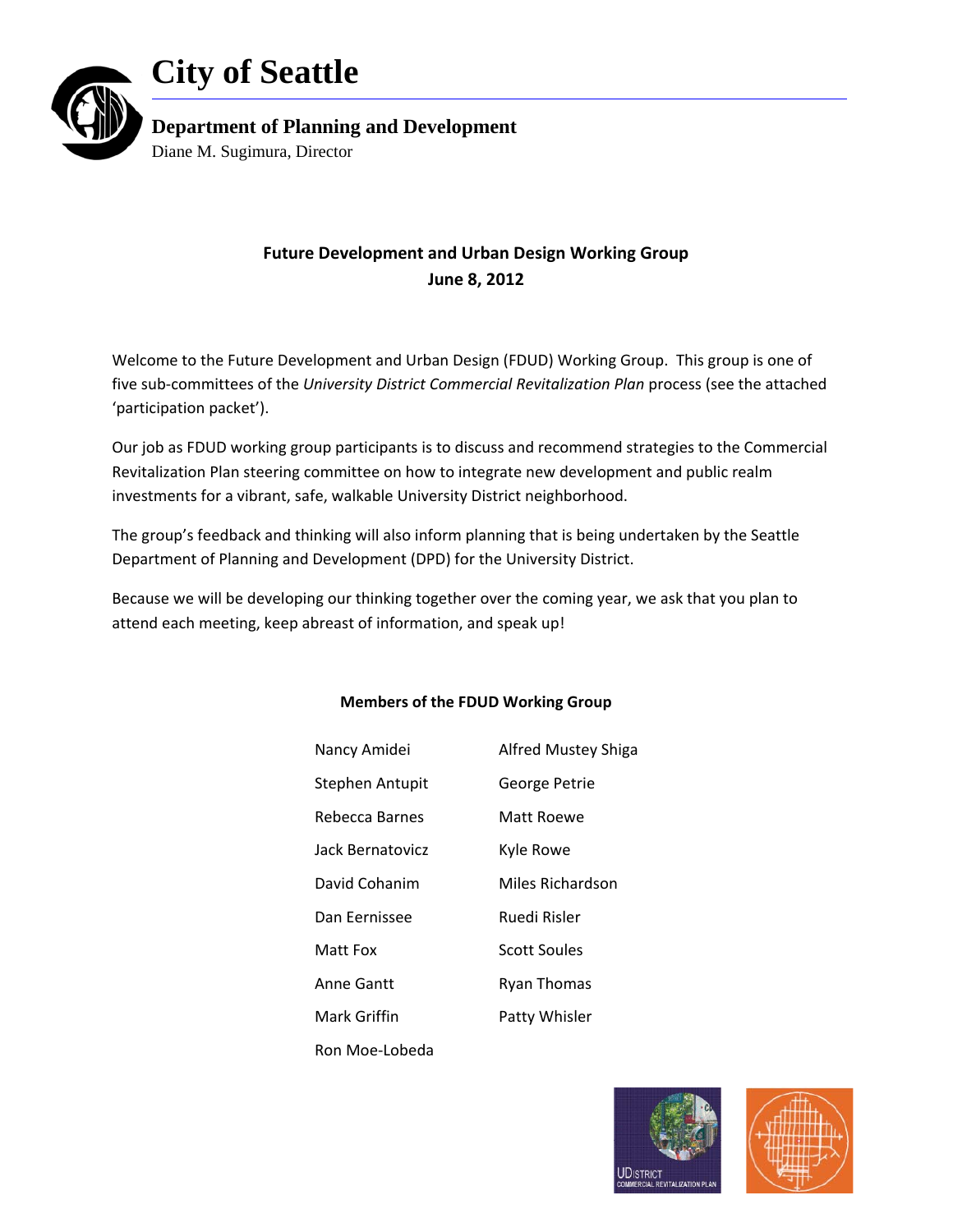## **Roles of the Future Development and Urban Design Working Group**

- The FDUD group will provide advanced thinking and discussion about a range of development and design issues, including the public realm, for the University District.
- Members of the group will present information and facilitate conversation of issues for the University District Commercial District Revitalization steering committee.
- The working group will review information provided by City departments, other agencies, developers and advocacy organizations.
- The group will incorporate opinions and feedback from various community forums.
- Recommendations that emerge from this process are not the final word on design and development in the neighborhood. Some issues will be addressed at a later date or will need to be confirmed by future public processes, decisions by elected leaders, or technical analysis.

## Roles of Staff:

The FDUD working group will be facilitate by City DPD staff and a professional consultant. The professional staff team will manage working group meetings, report back to the working group on outcomes of discussions, assemble information, disseminate information to interested parties, and integrate opinions of group members on process. The staff team is also responsible for providing opportunities for broad public input into recommendations.

# Everyone should expect to:

- **Attend each meeting as we will be developing our thinking together as a group**
- **Represent their own opinions unless otherwise expressly stated**
- **Consider interests from within the University District and throughout the city and region**
- **Integrate feedback from public meetings, community forums, groups not actively involved in the** University project, other members of the working group, and City departments
- **Become educated about technical, economic and social issues around future development in** the University District area
- **Think independently and participate in discussions that lead to recommendations for design and** development in the neighborhood, subject to review by the broader community, the City, and possibly other agencies
- **Provide feedback to staff about the working group process**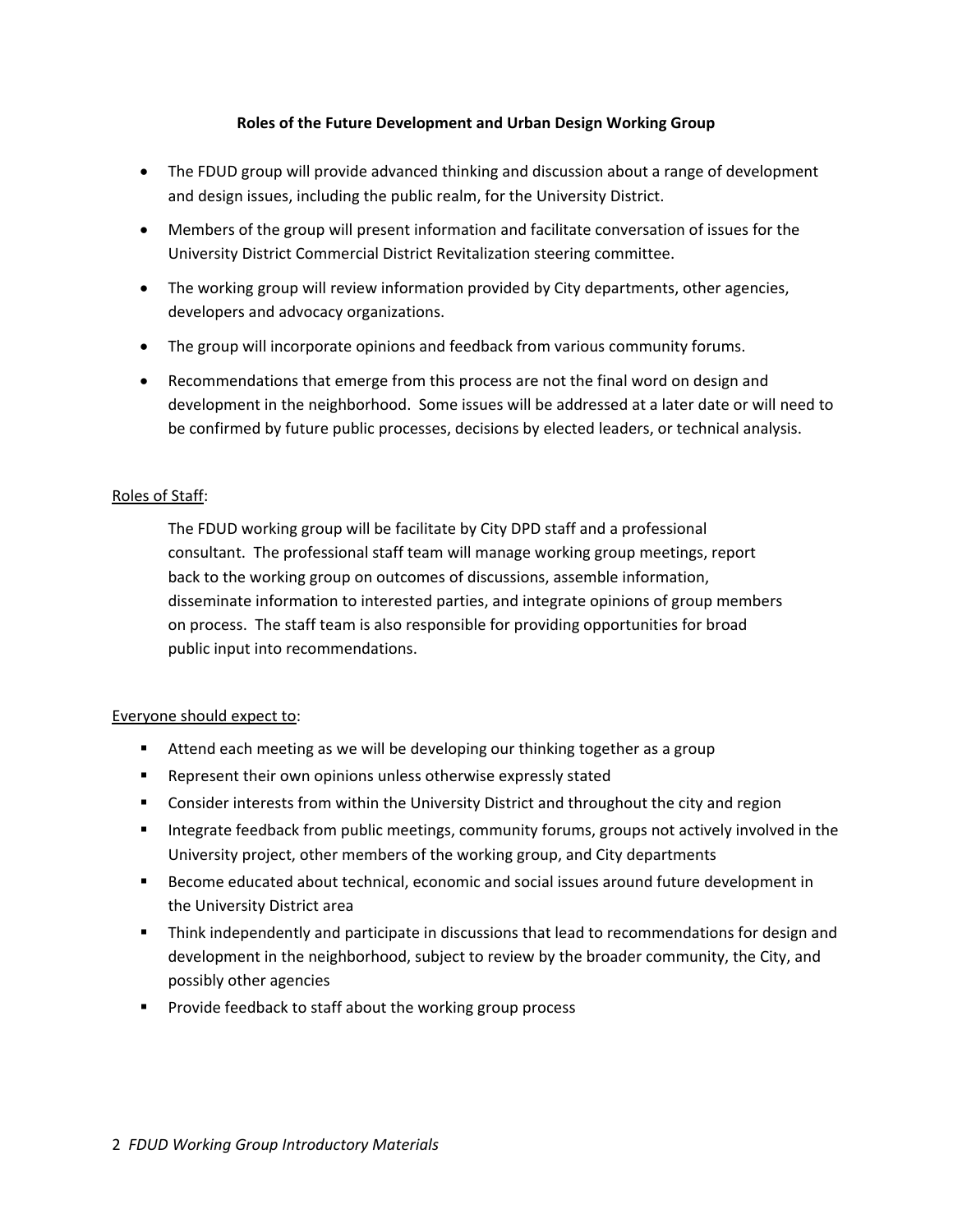#### **Outcomes and Work Program**

Working group discussions and recommendations will inform two work products:

- 1. The University District *Commercial District Revitalization Plan*, 1st quarter 2013
- 2. The University District *Urban Design Framework*, 2nd quarter 2013

#### Meeting topics:

Staff will strive to use everyone's time wisely. As a group, we'll work together early in our process to identify key issues for the University District.

Discussion during each meeting will integrate elements of many different topics of interest. The following list suggests the anticipated *focus* of each meeting agenda.

|                | <b>Possible Focus of Agenda</b>                                                | <b>Possible Time Frame</b> |
|----------------|--------------------------------------------------------------------------------|----------------------------|
| $\mathbf{1}$   | Get organized; identify key issues                                             | June 8, 2012               |
| $\overline{2}$ | Principles and topics for planning; broad discussion                           | June 21, 2012              |
| 3              | Neighborhood Subareas, connecting elements                                     | July, 2012                 |
| 4              | Retail uses and street activation: now and in the future                       | July, 2012                 |
| 5              | Housing and livability                                                         | September, 2012            |
| 6              | Large commercial uses: innovation district, office, research,<br>clinic, other | September, 2012            |
| $\overline{7}$ | Public Realm: Focus on street and public spaces network                        | October, 2012              |
| 8              | Sustainability Framework revisited and expanded                                | October, 2012              |
| 9              | Put it All Together Part I                                                     | November, 2012             |
| 10             | Put it All Together Part II                                                    | November, 2012             |